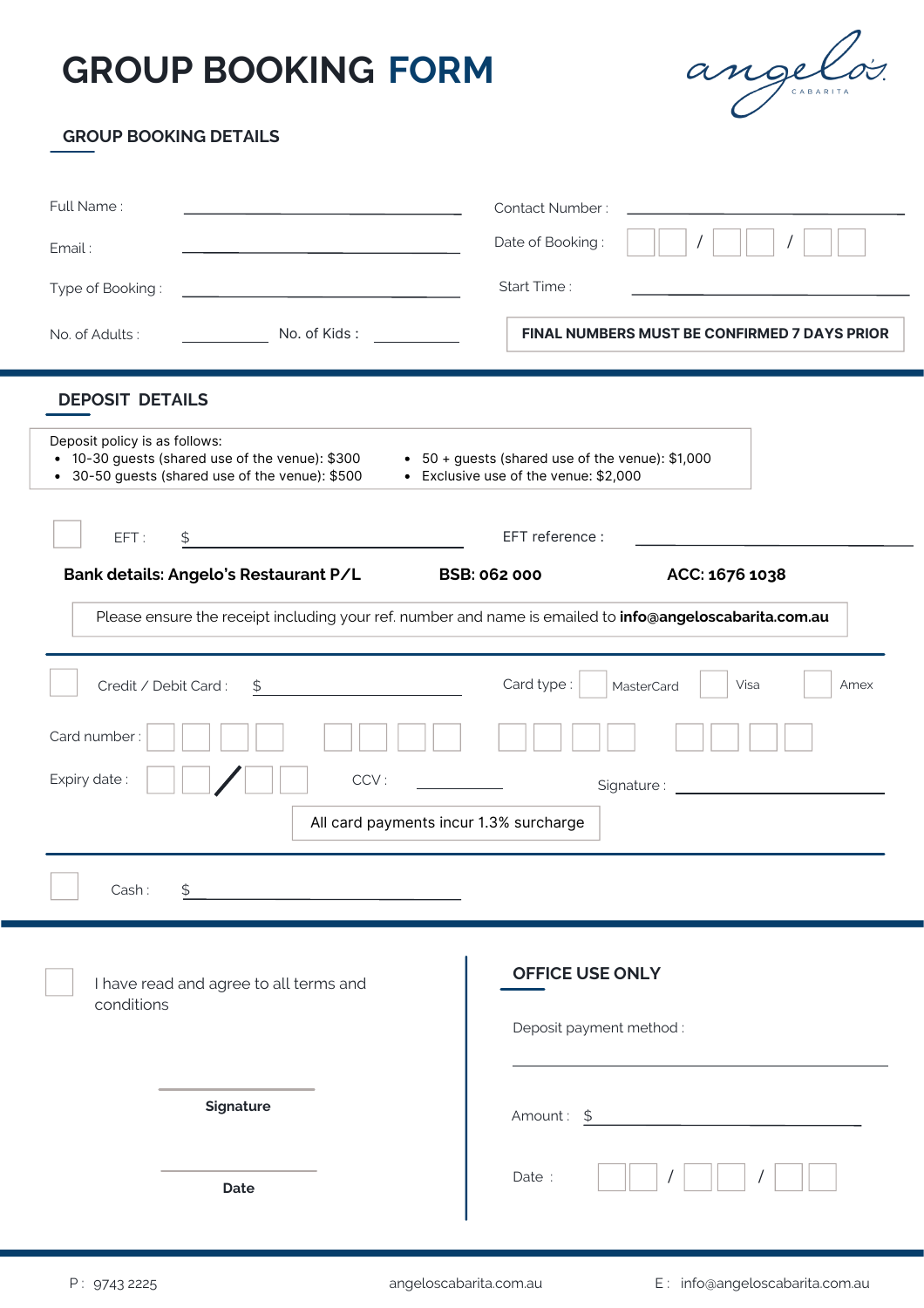ange CABARITA

## WEDDING PACKAGES

Welcome to Angelo's Cabarita, the iconic waterfront restaurant located in Prince Edward Park, Cabarita, specialising in wedding ceremonies and receptions. The restaurant's trademark Italianinspired menu, modern Australian style and panoramic waterfront views make Angelo's Cabarita the perfect venue for your special day.

Angelo's Cabarita invites you to select from various options, from small, intimate gatherings to a significant wedding event. From a relaxed affair to an elaborate celebration, our dedicated and highly experienced staff will design a perfect package for you.

The surrounding waters and parkland setting compliment the stylish new interior of Angelo's Cabarita. European oak floors, bespoke lighting, a Terrazzo marble bar and an open-plan dining atmosphere provide a stunning backdrop to your wedding day.

For enquiries, please contact 02 9743 2225 or email [info@angeloscabarita.com.au](mailto:info@angeloscabarita.com.au). We look forward to discussing your special day with you.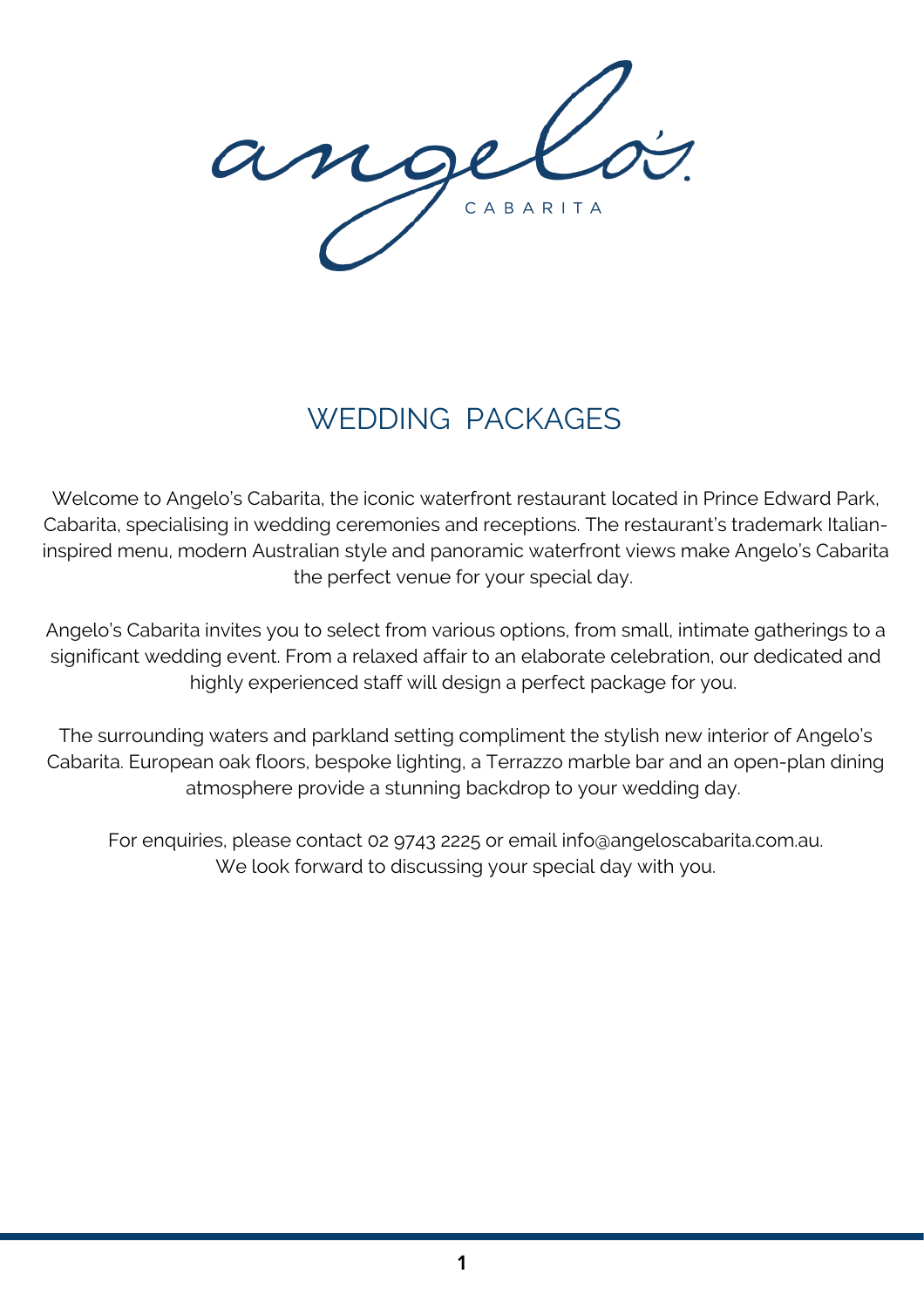angelos.

#### SPECIAL FEATURES OF THE VENUE

- Panoramic waterfront views and picturesque parkland setting
- A stylish new interior featuring a Terrazzo marble bar, private dining room and open-plan atmosphere
- Iconic restaurant, highly experienced in weddings and special functions
- Bespoke wedding packages and dedicated wedding co-ordinator
- Parking available for guests

## PERFECT FOR

- A formal sit-down lunch or dinner
- Something less formal with canapé entree, followed by main course and dessert
- Cocktail party reception including large dance floor

#### NUMBER OF GUESTS

- Seated lunch or dinner with dance floor, up to 130 quests
- Seated lunch or dinner without dance floor, up to 150 guests
- Please contact us with specific requirements

## TIMINGS

- Lunch 11.30am to 4.30pm
- Dinner 6.00pm to 11.00pm

## INCLUSIONS

- Exclusive use of the entire restaurant for the duration of the function
- A dedicated wedding co-ordinator with expert advice and recommendations about all aspects of your reception
- Recommendations and advice regarding a range of preferred suppliers
- White table linen, fine glass and tableware
- Tea light candles
- Microphone for speeches
- Professional high ratio of service-staff to guests, ensuring the highest service standards
- Dance Floor (\$330) may be included in the minimum charge

*Not included – cake, flowers, decorations, any other AV requirements, entertainment, photography*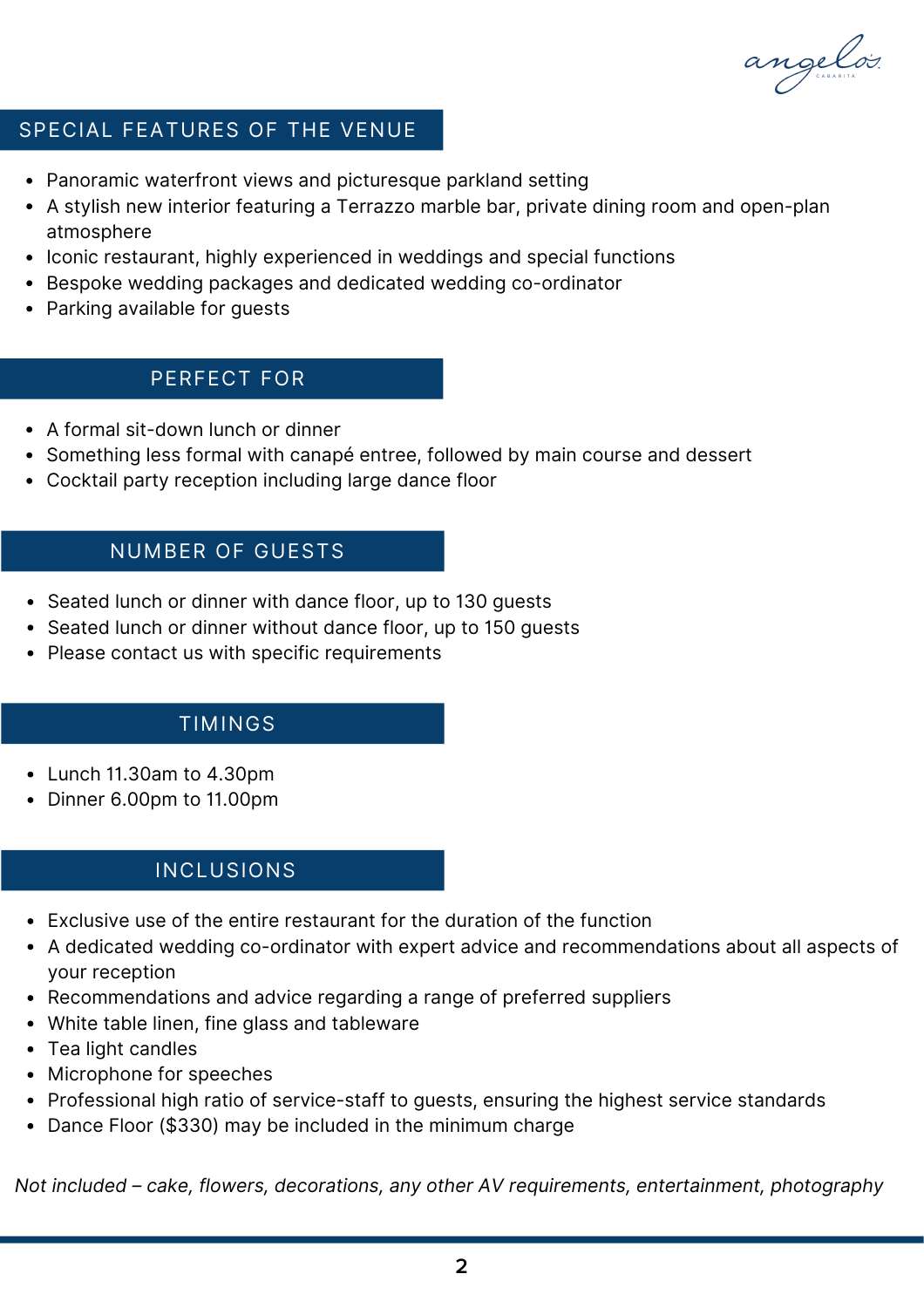## PACKAGES

angelos.

#### SEATED LUNCH OR DINNER

#### **\$160 per person**

3 course menu comprising set or alternate served entrée, choice of two main courses, set or alternate served dessert, coffee. Vegetarian option made available.

5-hour beverage package including Hunter Valley sparkling, Bay of Stones wines, local and imported beers, and soft drinks.

#### **\$175 per person**

4 course menu comprising set or alternate entrée, alternate or platters of pasta, choice of two main courses, set or alternate dessert, coffee. Vegetarian option made available.

5-hour beverage package including Hunter Valley sparkling, Bay of stones wines, local and imported beers, and soft drinks.

#### **\$175 per person**

Roaming selection of 8 canapés served as entrée, cocktail party style, followed by choice of two main courses, set or alternate dessert, coffee and petits fours. Vegetarian option made available

5-hour beverage package including Hunter Valley sparkling, Bay of Stones wines, local and imported beers, and soft drinks.

#### **Extras**

.

Additional canapés, courses or platters available on request at additional cost (eg. antipasto, cheese).

Premium or International wine package upgrades – please speak with your coordinator regarding selections.

#### COCKTAIL

#### **Packages start from \$175 per person and include:**

1 x food station to be selected

8 x mixed hot and cold canapés

2 x substantial canapés

Dessert buffet table and your own cake if you wish

5-hour beverage package including:

Hunter Valley sparkling, Bay of Stones wines, local and imported beers, and soft drinks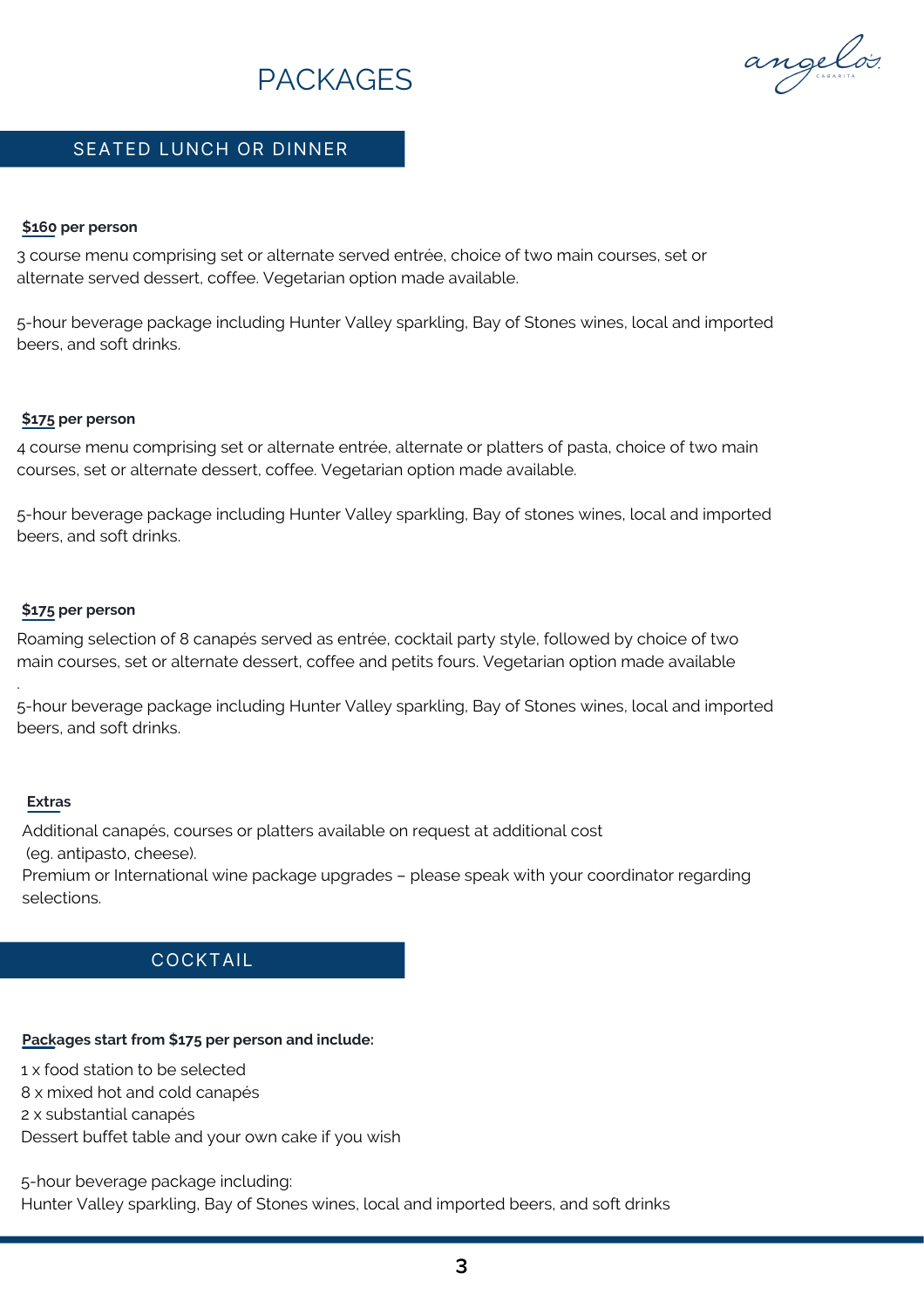angelos.

## Menu Options (Select 2 per course)

## **ENTRÉE**

- Individual salumi plate, truffle salami, prosciutto, ham, mortadella, grissini
- Twice cooked pork belly, apple, cinnamon, cabbage, dill
- Fresh king prawns, avocado salsa, radish & watercress
- Espelette pepper tempura prawns preserved lemon aioli
- Butternut pumpkin & fetta tart, witlof, watercress, hazelnuts
- Salt & pepper calamari, lemon, preserved lemon aioli
- Heirloom Tomato with buffalo mozzarella, green olive, almond, mint

## **PASTA & RISOTTO** (INDIVIDUAL OR PLATTERS)

- Fusilli Mona Lisa, prawns, calamari, sun-dried tomatoes, olives, chilli
- Penne beef ragu, shaved parmesan
- Beef tortellini, bacon, mushroom, shallots, cream
- Spinach & ricotta ravioli, tomato & basil sauce
- Wild mushroom risotto, truffle pecorino
- Gnocchi quattro formaggi, walnuts
- Gnocchi Napoletana, tomato, basil, buffalo mozzarella

## **MAIN COURSE**

- Atlantic salmon fillet, crushed chats, olives, semi-dried tomato, artichoke
- Barramundi fillet, puttanesca sauce of garlic, chilli, anchovies, capers, tomato, grilled zucchini
- Veal cutlet, soft polenta, caramelised onions, red wine jus, broccoli
- Beef tenderloin, royal blue fondant, butternut pumpkin puree, broccoli, jus
- Roast chicken breast, potato mash, green beans, pancetta & leek beurre blanc
- Three bone lamb rack, (served medium), confit garlic mash, asparagus, jus

## **DESSERT**

- Classic vanilla bean crème brulée, almond biscotti
- Angelo's tiramisu, cocoa, coffee syrup, mascarpone
- Trio of dessert Vanilla bean crème brulée, lemon meringue tart, dark chocolate mousse with hazelnuts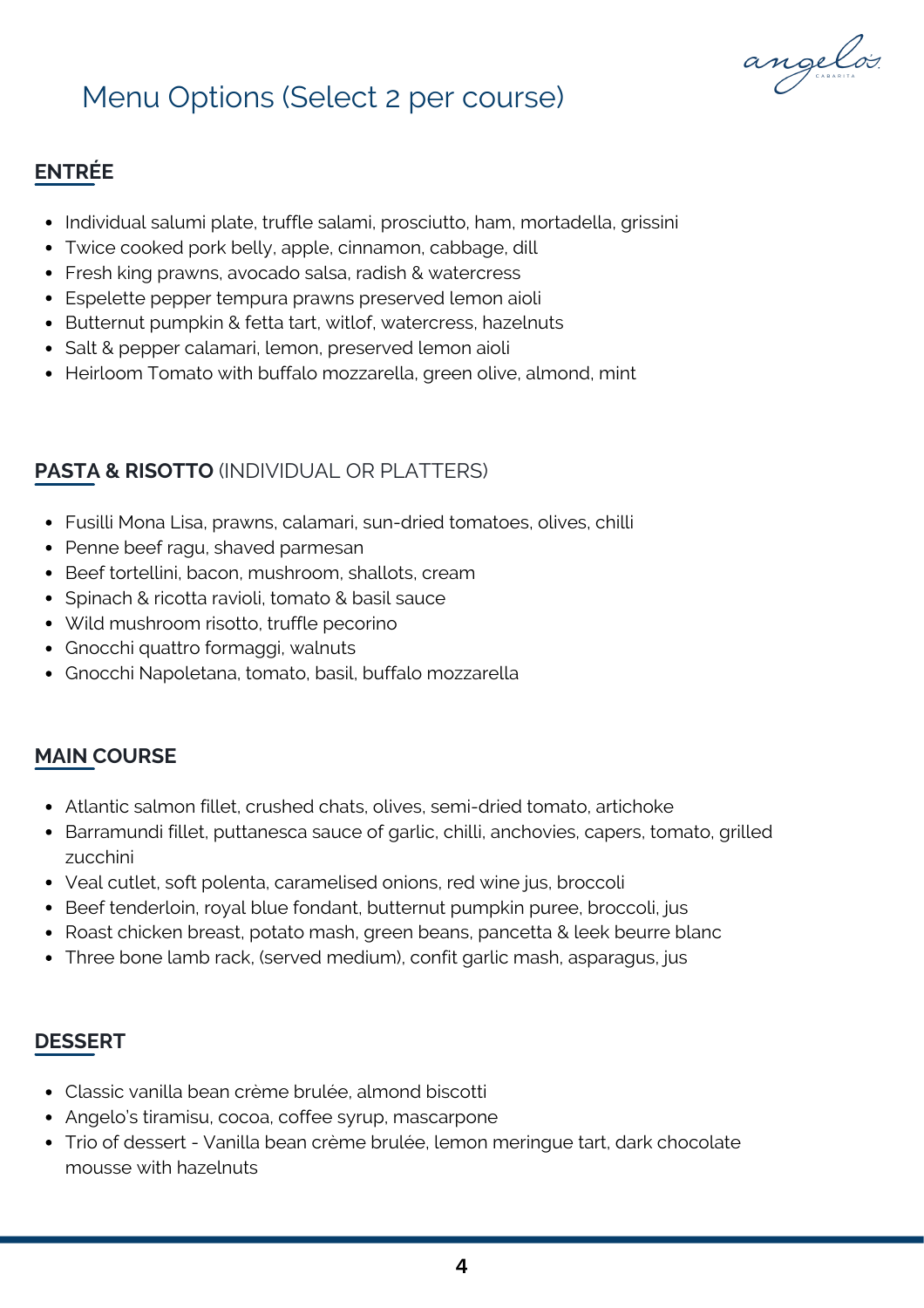angelos.

## **VEGETARIAN OPTIONS**

- Vegetarian antipasto plate (entrée)
- Butternut pumpkin & fetta tart, witlof, watercress, hazelnuts (entrée)
- Mushroom Risotto, with Pecorino (entrée or main)
- Potato gnocchi, tomato, buffalo mozzarella (entrée or main)
- Baked eggplant, puy Lentils and heirloom tomato (main only)

## EXTRA PLATTERS AVAILABLE

- Antipasti platter, a selection of cold meats, vegetables and Italian specialities **\$65**
- Crumbed eggplant fritters, pesto, mozzarella (1 dozen) **\$65**
- Salt & pepper calamari platter, preserved lemon aioli **\$65**
- Natural oyster's platter, lemon (1 dozen) **\$54**
- Kilpatrick oyster's platter (1 dozen) **\$54**
- Fresh King prawns, cocktail sauce, lemon (1 dozen) **\$70**
- BBQ butterflied king prawns, gremolata (1 dozen) **\$70**
- Half shell scallops, lemon garlic butter (1 dozen) **\$70**
- Warm olives, chilli, Sambuca **\$15**
- Roquette & parmesan salad, balsamic vinaigrette **\$15**
- Seasonal fruit platter **\$65**

## CHILDREN'S MENU

#### **ENTRÉE**

Penne Napoletana Penne ragu bolognaise Calamari, lemon aioli

#### **MAINS**

Battered fish with chips and salad Calamari with chips and salad Chicken schnitzel with chips and salad Chicken nuggets with chips and salad

#### **DESSERT**

Vanilla ice cream with marshmallows and flavouring

**\$70 pp** (under 12 )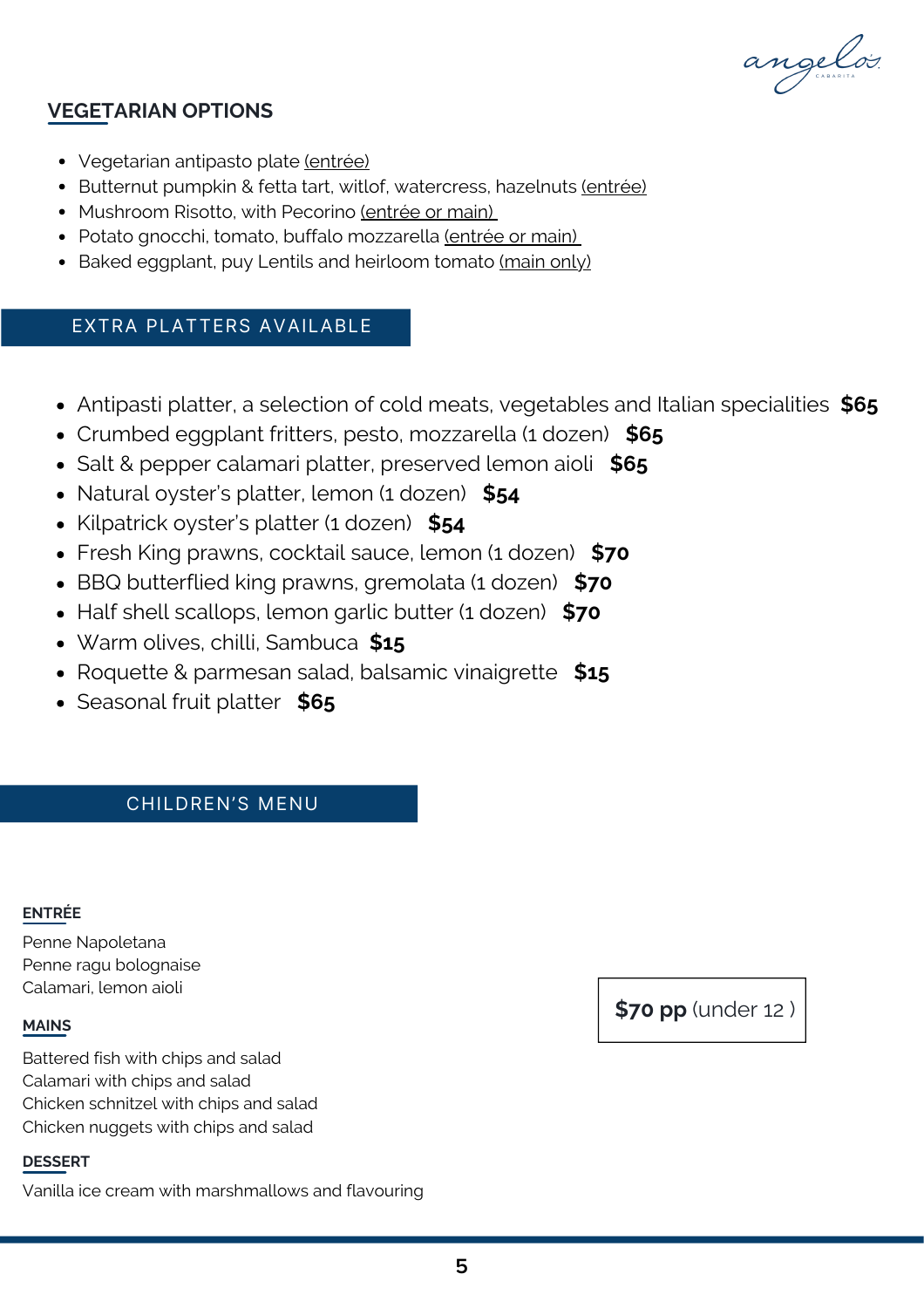angelos.

- The following are required three days prior to your function:
- ·Table plan complete with table numbers and number of people per table
- ·Alphabetical guest list (surname first) and corresponding table number including any dietary requirements
- ·Place cards in envelopes (per table) with table number and number of guests written on the envelope
- ·Final payment of the account by bank deposit or cash, including a 5% service charge of the final amount.
- ·Credit card payments will incur a standard processing fee (a surcharge of 1.3% applies)
- ·We request that guests refrain from throwing confetti inside the restaurant or in the parkland. We regret that a \$500.00 clean up fee shall apply if this request is not observed
- ·Final numbers are required one week prior to the function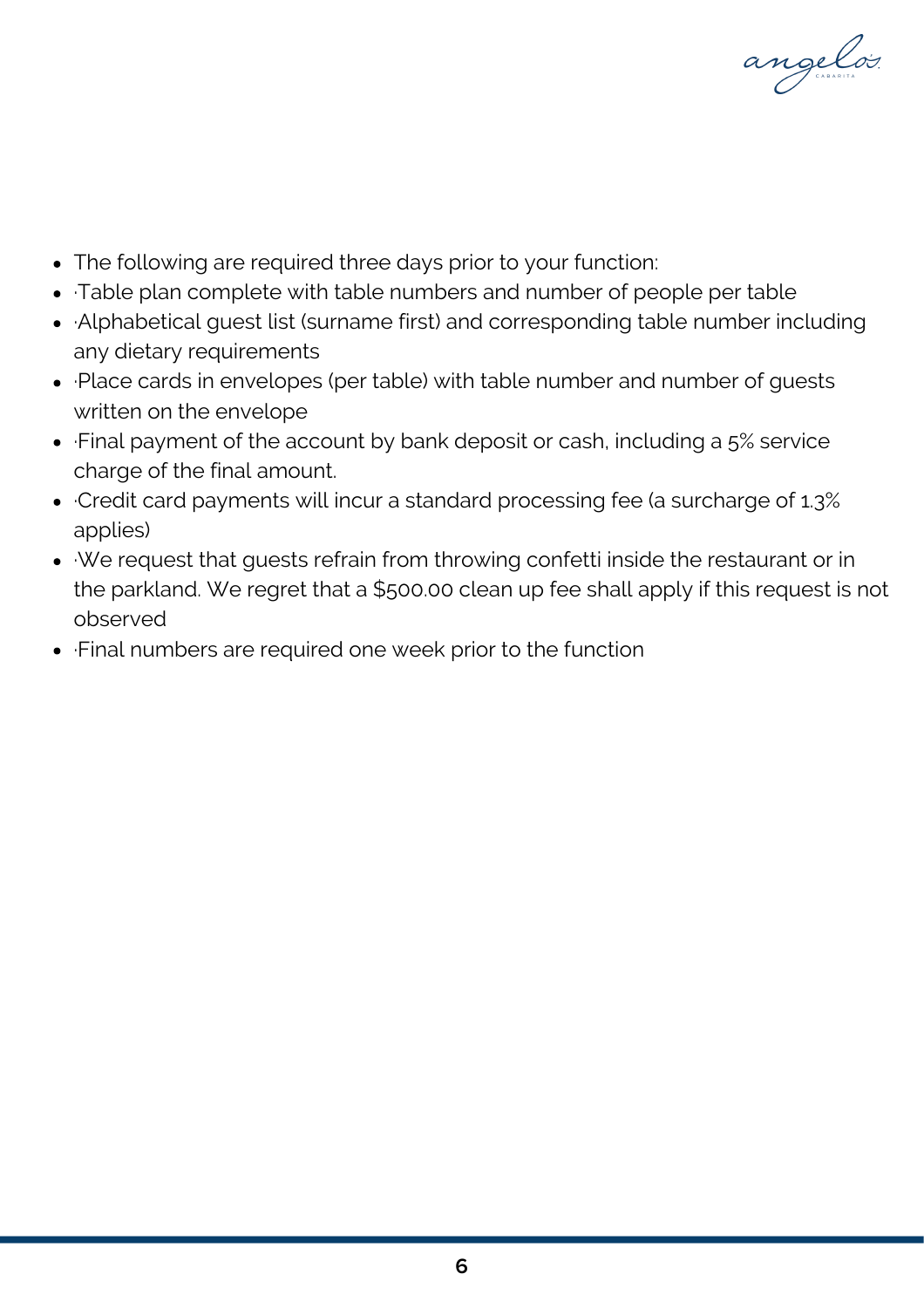# **TERMS & CONDITIONS**



## DEPOSITS

#### **All deposits are non-refundable.**

Deposit policy is as follows:

- 10-30 guests (shared use of the venue): \$300
- 30-50 guests (shared use of the venue): \$500
- 50 + guests (shared use of the venue): \$1,000
- Exclusive use of the venue: \$2,000

## BOOKING DETAILS

- A 5% Group Surcharge applies to the final balance.
- Temporary holds are offered for 7 days before a deposit and a completed and signed Group Booking Form is required to secure your booking.
- With the exception of exclusive use bookings, specific areas can only be requested and not confirmed.
- On site meetings are limited to exclusive use bookings due to demand. Phone/email consults are available to all smaller group bookings.
- Final numbers are required 7 days prior to your event. If the number of guests confirmed 7 days prior to your event decreases by 10% or more, cancellations costs will apply.
- Standard duration for weddings is 5 hours.
- If your booking is at lunch all guests must be vacated by 4:30 PM.
- All dinner functions must conclude by 11 PM.

## CANCELLATION POLICY

- Rescheduling within **4 weeks** of the booking date will result in a forfeit of the deposit. A new deposit will be required to secure a new date.
- Cancellations within **14 days** of the booking date will incur a 50% cancellation fee of the total amount of event value.
- Cancellations within **7 days** of the booking date will incur a 100% cancellation fee of the total amount of event value.
- Rescheduling within **14 days** is not permitted and will be treated as a cancellation for the purpose of applicable charging.

Our cancellation fee is a conservative and genuine pre-estimate of our loss if you fail to keep your booking.

Please note all credit cards incur a 1.3% surcharge

#### **Responsible Service of Alcohol**

Angelo's Cabarita is committed to the responsible service of alcohol, intoxicated guests will not be served. It is a requirement of the law that intoxicated persons are removed from the premises.

#### **Public Holiday Surcharge**

An additional 10% per person surcharge is applicable for all days gazetted by the Government as a public holiday.

#### **Insurance & Public Liability**

Angelo's accepts no responsibility for damage or loss of merchandise, equipment or personal articles left in the restaurant prior to, during or after a function.

> **Bank details: Angelo's Restaurant P/L BSB: 062 000 ACC: 1676 1038**